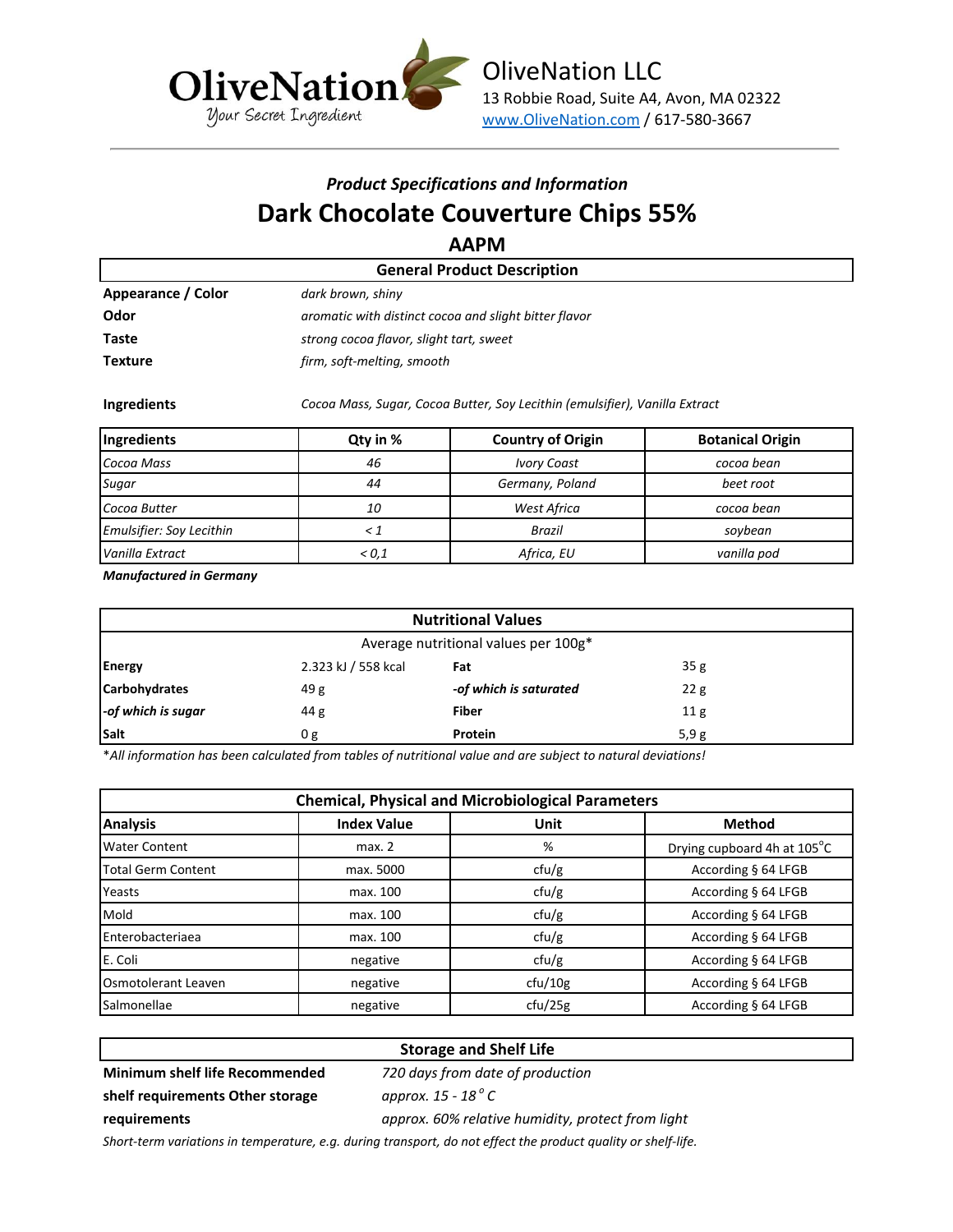

## *Product Specifications and Information* **Dark Chocolate Couverture Chips 55% AAPM**

| <b>Allergen Information</b>          |                             |           |                  |                                    |    |                    |
|--------------------------------------|-----------------------------|-----------|------------------|------------------------------------|----|--------------------|
|                                      | <b>Contained in Product</b> |           |                  | <b>Risk of Cross-contamination</b> |    |                    |
| <b>Allergens</b>                     | Yes                         | <b>No</b> | <b>Substance</b> | Yes                                | No | <b>Comment</b>     |
| Cereals containing gluten            |                             | X         |                  |                                    | X  |                    |
| Crustaceans                          |                             | X         |                  |                                    | X  |                    |
| Eggs                                 |                             | X         |                  |                                    | X  |                    |
| Fish                                 |                             | X         |                  |                                    | X  |                    |
| Peanuts                              |                             | X         |                  |                                    | X  |                    |
| Soy                                  | X                           |           | soy lecithin     |                                    | X  |                    |
| Milk                                 |                             | X         |                  | X                                  |    | milk powder        |
| <b>Nuts</b>                          |                             | X         |                  | X                                  |    | almonds, hazelnuts |
| <b>Almonds</b>                       |                             | X         |                  | X                                  |    | almonds            |
| <b>Pistachios</b>                    |                             | X         |                  |                                    | X  |                    |
| <b>Hazelnuts</b>                     |                             | X         |                  | X                                  |    | hazelnuts          |
| Celery                               |                             | X         |                  |                                    | X  |                    |
| <b>Mustard</b>                       |                             | X         |                  |                                    | X  |                    |
| <b>Sesame Seeds</b>                  |                             | X         |                  |                                    | X  |                    |
| <b>Sulphur Dioxide and Sulphites</b> |                             | X         |                  |                                    | X  |                    |
| Lupin                                |                             | X         |                  |                                    | X  |                    |
| <b>Molluscs</b>                      |                             | X         |                  |                                    | X  |                    |

| <b>Status</b>                   |            |    |                                   |  |  |
|---------------------------------|------------|----|-----------------------------------|--|--|
| <b>Description</b>              | <b>Yes</b> | No | <b>Comment</b>                    |  |  |
| Suitable for Vegetarians        | X          |    |                                   |  |  |
| Suitable for Ovo-Vegetarians    | X          |    | may contain traces of milk powder |  |  |
| Suitable for Lacto-Vegetarians  | X          |    |                                   |  |  |
| <b>Suitable for Vegans</b>      | X          |    | may contain traces of milk powder |  |  |
| Suitable for Lactos Intolerance |            | X  | may contain traces of milk powder |  |  |
| Suitable for Celiac Disease     | X          |    |                                   |  |  |
| Kosher                          | x          |    |                                   |  |  |
| Halal                           | X          |    |                                   |  |  |
| Fairtrade MB Certificate        | x          |    | Fairtrade Cocoa / only on order   |  |  |
| UTZ MB certificate              | X          |    | only on order                     |  |  |
| <b>RSPO SG Certificate</b>      |            | X  |                                   |  |  |
| <b>Contains Alcohol</b>         |            | x  |                                   |  |  |